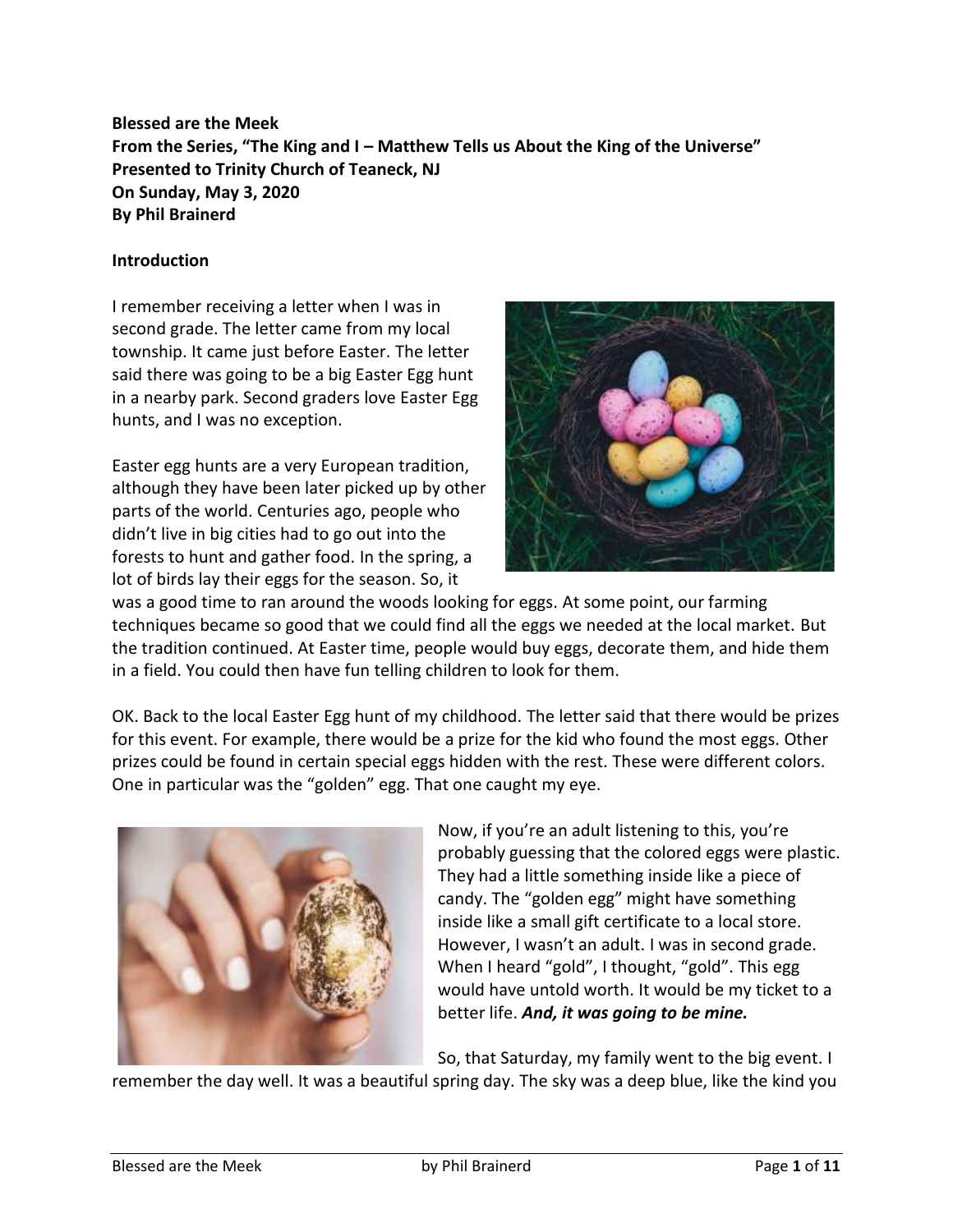see in post cards. The field was full of fresh spring grass. And, there were more kids there than I could count.

A quick note before we move on: If you ever want to sponsor an Easter Egg hunt, here's how you do it. You have different groups, based on age. You have one area for small children. You put lot of eggs in places that are easy to find. You don't let the big kids in that area. Then, you have other areas for the bigger kids, depending on age. If you don't do that, the little kids get plowed over by the bigger kids, and the little kids don't get anything.

The people who organized this event didn't know that. An large number of children of all ages lined up at the edge of the field, and someone blew a whistle. And sure enough, the big kids raced off, leaving me in the dust. Even though I ran as hard as I could, I couldn't keep up. I saw kid after kid find eggs and pick them before I could get there. I later realized that I was lucky I was only outrun by the kids. If two big kids found an egg at the same time, let's say there was some force exerted. The bigger kid usually won, and it wasn't always pretty.

In second grade, you're just learning about math. But, if you make it to second grade, you can count. Certainly, you can count to zero. That's how many eggs I got that day. Forget the golden egg, I didn't even get a boiled egg.

Now, I'm not sharing this story because I want people to say, "oh, that poor little boy". When I got bigger, I learned how to compete and keep up. Here's the reason I'm telling this story: Some people would say that the Easter Egg hunt I just described is like life. The world is like a big field full of stuff. Some of it we need to survive. Some of it we want to have to be happy. It feels like we run and run and run. Sometimes we get what we're running after – sometimes not. Sometimes it feels like someone else gets there first. Sometimes, they get there because they ran faster. Sometimes, we get there at the same time, and we get muscled out.

Is that how the world works? Is that all there is?

Review: We're studying the Gospel according to Matthew. Matthew says in his book that early in his ministry, Jesus called together his closest followers. He took them up on a mountainside and began to share with them his manifesto, the things a disciple needs to know to follow Jesus. This manifesto was very radical. It was very unlike the way that the world teaches us to approach life.

The manifesto starts with what many call "The Beatitudes". The Beatitudes are composed of eight statements that all start with the word "Blessed". The word means, "having received a good thing", "happy", "to be congratulated, "To be envied", or "To have arrived in a good place.

Let's read:

Blessed are the poor in spirit, for theirs is the kingdom of heaven. Blessed are those who mourn, for they will be comforted.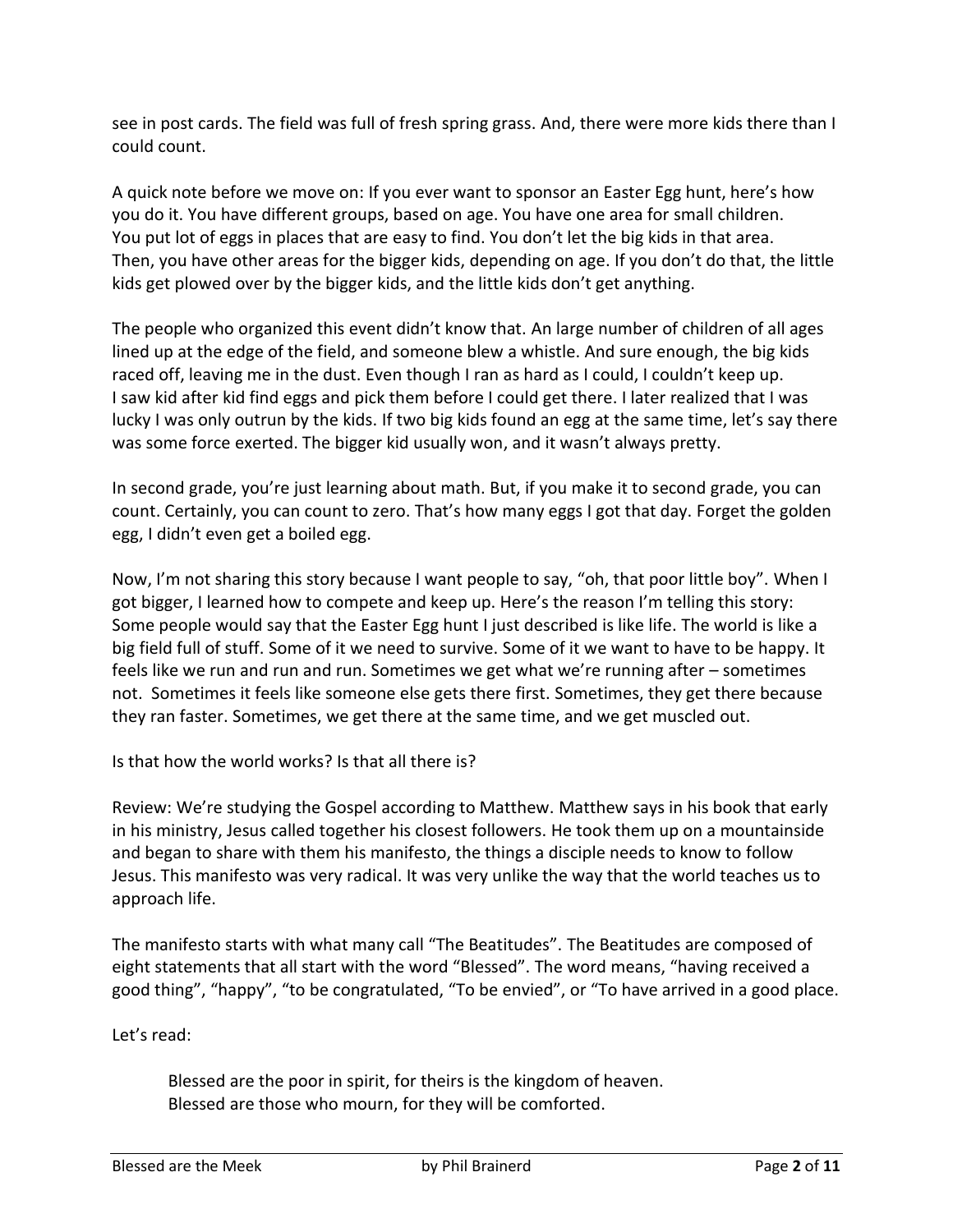Blessed are the meek, for they will inherit the earth. (Matthew 5:3-5)

"Blessed are the Meek". What did Jesus mean by that? To find out, we need to look at a few things.

Let's dig in.

### **I. The reward for Meekness**

First, we need to see our motivation. Is there a reward for being meek? We just heard Jesus say, "Blessed are the meek…" Why? "…for they will inherit the earth". So, whatever being meek means, people who have this quality will be rewarded with "the earth". Wow! That's a lot. I had trouble getting an Easter egg.

The way they'll get the earth is important. They will "inherit" the earth. The word we translate as "inherit" is just like our English word. When someone passes away, they leave their possessions to someone else. Normally, possessions go to people that the deceased person cares about. Family and friends.

Here's an important point: When you inherit something, it's *given* to you. You don't normally have to work for it. That's because the possessions belong to the giver. He or she can do whatever they like with what belongs to them.

So, people who are "meek" will receive a great reward. They will be given the earth. That gives us a little motivation, doesn't it? So, whatever this business of being meek is, we want to find out. Let's do that. Next, we'll ask: What does the word "meek" mean?

#### **II. The meaning of the word "Meek"**

The word that we translate as "meek" is used in several ways in the ancient world.

#### **A. Refreshing**

Sometimes, it's used to mean "refreshing". Imagine that it's a hot day, and you don't have air conditioning. You're sitting in your home sweating. You feel tired just thinking about doing something in that kind of heat. So, you decide to take a step outside. When you do, you feel a gentle, cool breeze. All of a sudden, you feel refreshed. The word that we translate as "meek" is sometimes used this way.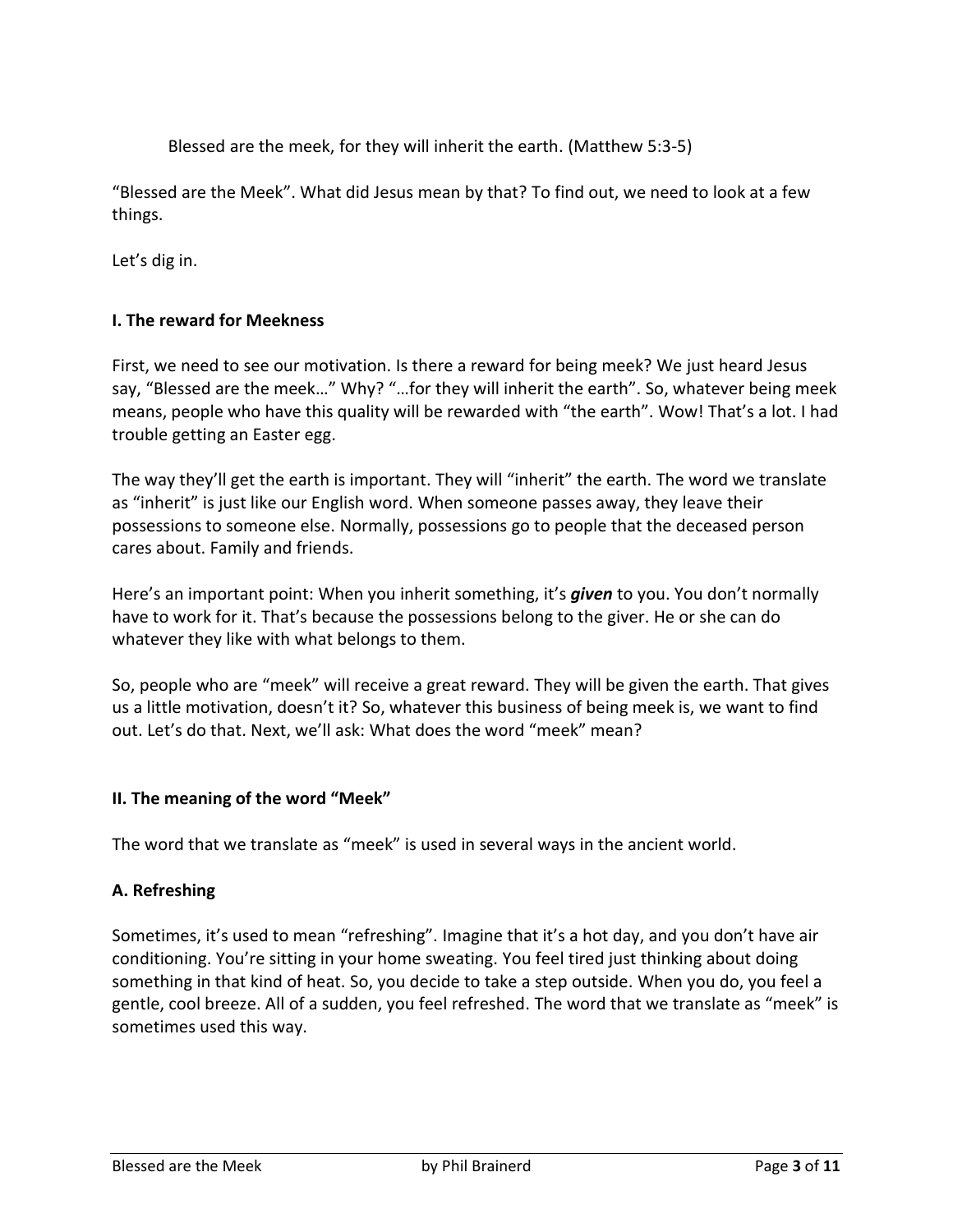# **B. Healing**

At other times, the word can mean "healing". Image that you develop a bad rash on your hand. It's itchy. It burns. But there's good news: Someone recommends a special medicine. It's in liquid form. It's kept in the refrigerator, so it's cool. You pour it onto your hand. Right away, you hand stops itching. It stops burning. The rash can start to heal. That's another way this word is used.

### **C. Tame, Under Control**

Here's an interesting one. This word is sometimes used for domesticated animals. Tame animals. This one is hard for us to imagine. When we see horses, we see animals that have been on farms for generations. Back in ancient days, horses might still wander around free. So, imagine a stallion in a field. It's leaping and running. It's strong – you don't want to get too close. This animal is so strong that if you're on the wrong end of it when it bucks, you could get hurt. But somehow, a human captures the animal. The human then goes on to tame it. From there, the horse serves its owner. That's another way this word is used. We'll come back to that one in a minute.

### **D. Humble and Gentle**

So, with all this in mind, the word is sometimes used for people. When that happens, the word takes on the idea of being humble or gentle. Some English translations will use those words. Once again, we have a complex word that brings up a number of images. So, for our discussion, let's stick with the word that the NIV uses, "Meek".

#### **E. What it doesn't mean**

Before we move on, we have to mention what the word *doesn't* mean. Remember that picture of the horse that has become tame? A horse is a very strong animal. So, the word that we translate as "Meek" doesn't mean "weak". Horses aren't weak. They just choose to use their strength to serve their master. Because of this image, some people say that meekness is, "power under control". Let me add to that. Let's say that we can describe meekness is "power in the service of others".

Maybe we can understand this concept even better if we look at some descriptions of meekness.

#### **II. Descriptions of Meekness**

First, we have to look at some negative examples. The opposite of meekness is pride, arrogance and oppression. This would be power in the service of self. The symbol of those qualities is the fist.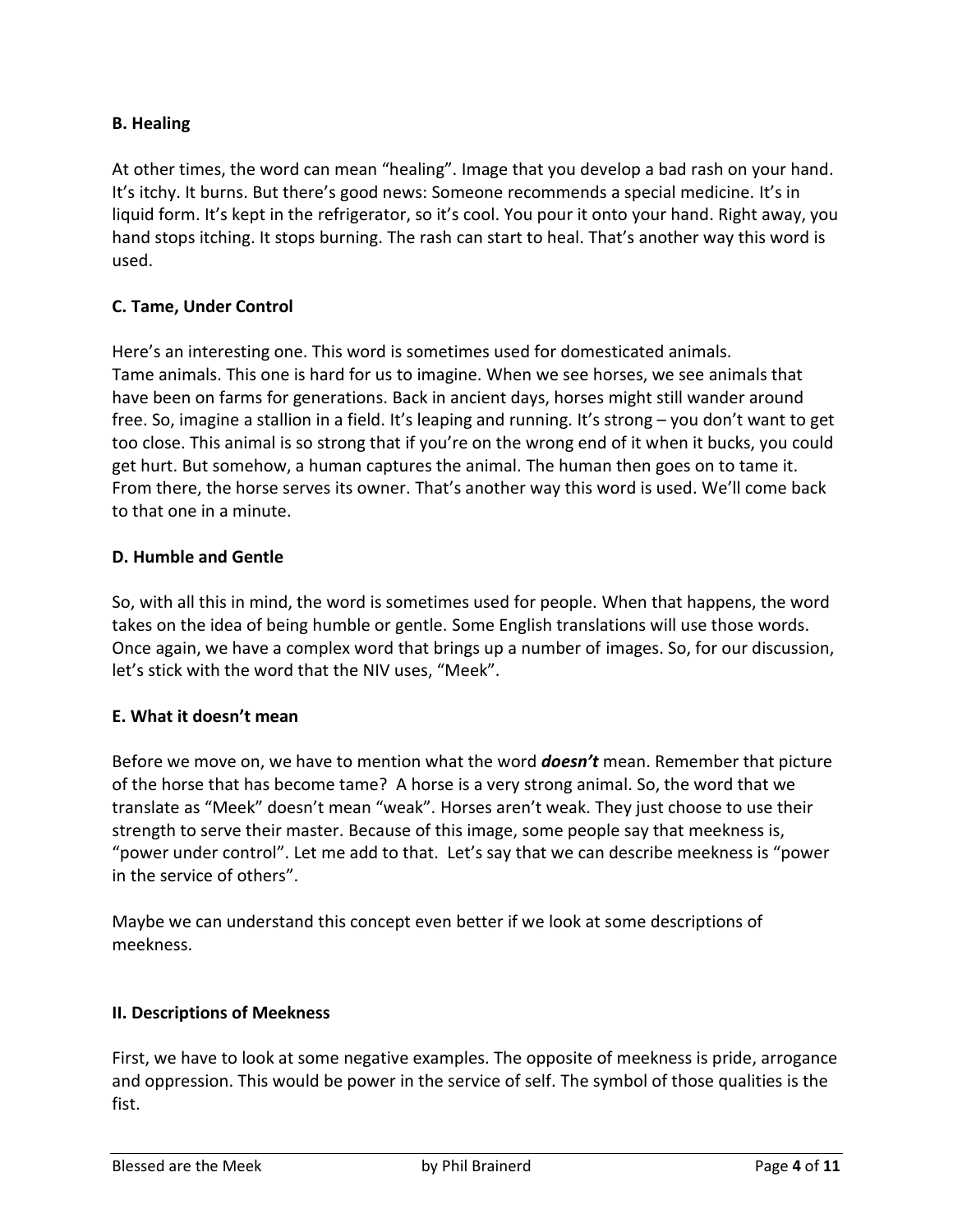Israel, at the time of Christ, had been invaded by the Romans. The Romans were powerful. And they weren't just powerful, they had the best technology of the day. They had the best weapons. They had the best armor. Those weapons and that armor were wielded by disciplined soldiers who believed in the might and power of the Roman Empire. When any individual fought with a Roman soldier, the Roman won. Period. So, the Romans conquered the region of the Mediterranean Sea at the time of Christ. The Egyptians and the Greeks were both at one time powerful and feared nations. But they both fell before the Romans. Once they conquered a nation, the Romans were able to take what they wanted. And they did. They were cruel and oppressive.

The Jewish nation had fallen, too. They could only watch as Roman legions marched through. They had their hard-earned money taken through high rates of taxation and dared not protest Roman tyranny. Protestors could be beaten on sight, or in the worst cases, they would suffer horrible punishments like crucifixion. So, you can imagine that the Romans as a group were hated by the Jewish nation.

If you were to ask any Roman who would possess the earth, it was the Romans! Anything they didn't currently control they would take by force someday. The earth would someday be conquered. The key was power - Power in the service of self.

So, if you were to ask most residents of ancient Israel who would possess the Earth, they would probably say, "the powerful". So, the Messiah was thought to be someone who would come in power. He would lead the Hebrews in a revolution. He would help the Hebrew people take revenge for the wrongs done against them.

But Jesus said something different. The world would someday go to the meek.

Actually, this wasn't different at all. Recall that the Hebrew people who lived in Israel were familiar with the book of Psalms. It was their hymnbook. They used it to sing whenever they worshipped. Here's one of those Psalms: Psalm 37.

1 Do not fret because of those who are evil or be envious of those who do wrong; 2 for like the grass they will soon wither, like green plants they will soon die away. (Psalm 37:1-2)

So, Psalm 37 starts by saying that people shouldn't sit around being confused and worried when they see evil. The evil will lose someday. As we study the whole Scriptures, we learn it's not that we do nothing in the face of evil. It's just a question of where we start.

People who want to follow God focus on something else. Here it is:

3 Trust in the Lord and do good; dwell in the land and enjoy safe pasture.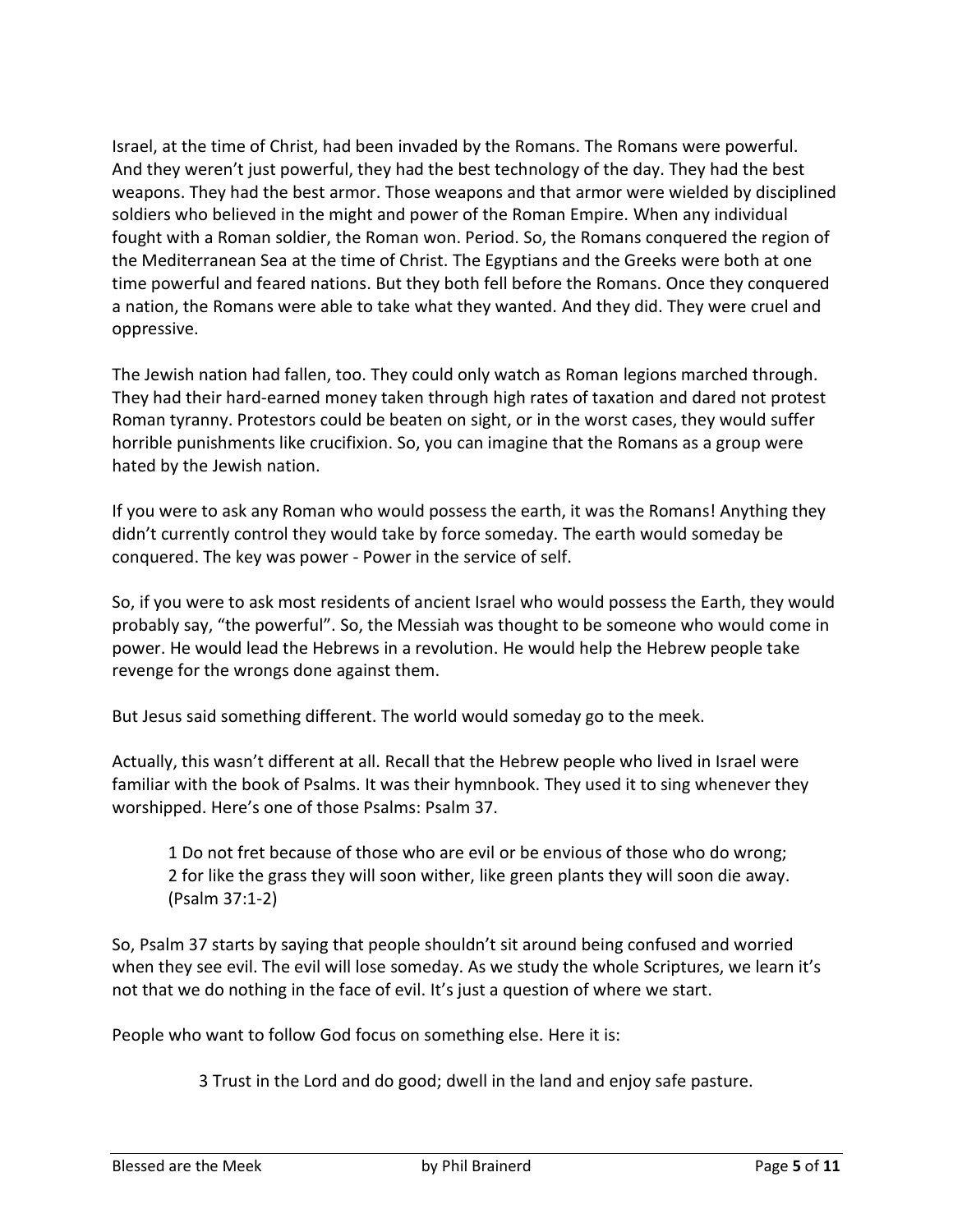We are told to do good. Instead of focusing first on other people who do evil, we are to look at ourselves. We are to make sure that we're doing the right thing before we worry about others.

4 Take delight in the Lord, and he will give you the desires of your heart.

So, when we look at ourselves to make sure we're doing the right thing, we don't do it with in a grudging way. We take delight in the Lord. We're told he'll give us the desires of our heart. Some people ask, "does that mean, if I want a sport car, God will give it to me?" Many commentators say, "no". If we delight in the Lord, we tend to want to do the right thing. We do the right thing because God places the desire in our heart.

Is this something I can do myself? No! We need God's help.

5 Commit your way to the Lord; trust in him and he will do this: 6 He will make your righteous reward shine like the dawn, your vindication like the noonday sun.

Then we ask: How does this happen?

7 Be still before the Lord and wait patiently for him; do not fret when people succeed in their ways, when they carry out their wicked schemes.

Those how commit their ways to the Lord know that they can calm down. They start to develop patience. They wait for the Lord. They learn to let go when they are wronged. They learn to let go when they see people succeeding with evil schemes.

Now, this is important:

8 Refrain from anger and turn from wrath; do not fret—it leads only to evil.

When you sit around obsessing about the wrong things that others do, you get angry. Being angry feels powerful, but it brings with it lots of problems. One of the big ones being that being angry makes you easy to manipulate. It makes it easy to form your fingers into a fist. Anger makes you think about revenge. Revenge has a funny way of hurting us and innocent people before it hurts anyone else.

Next, know that God is in control.

9 For those who are evil will be destroyed, but those who hope in the Lord will inherit the land.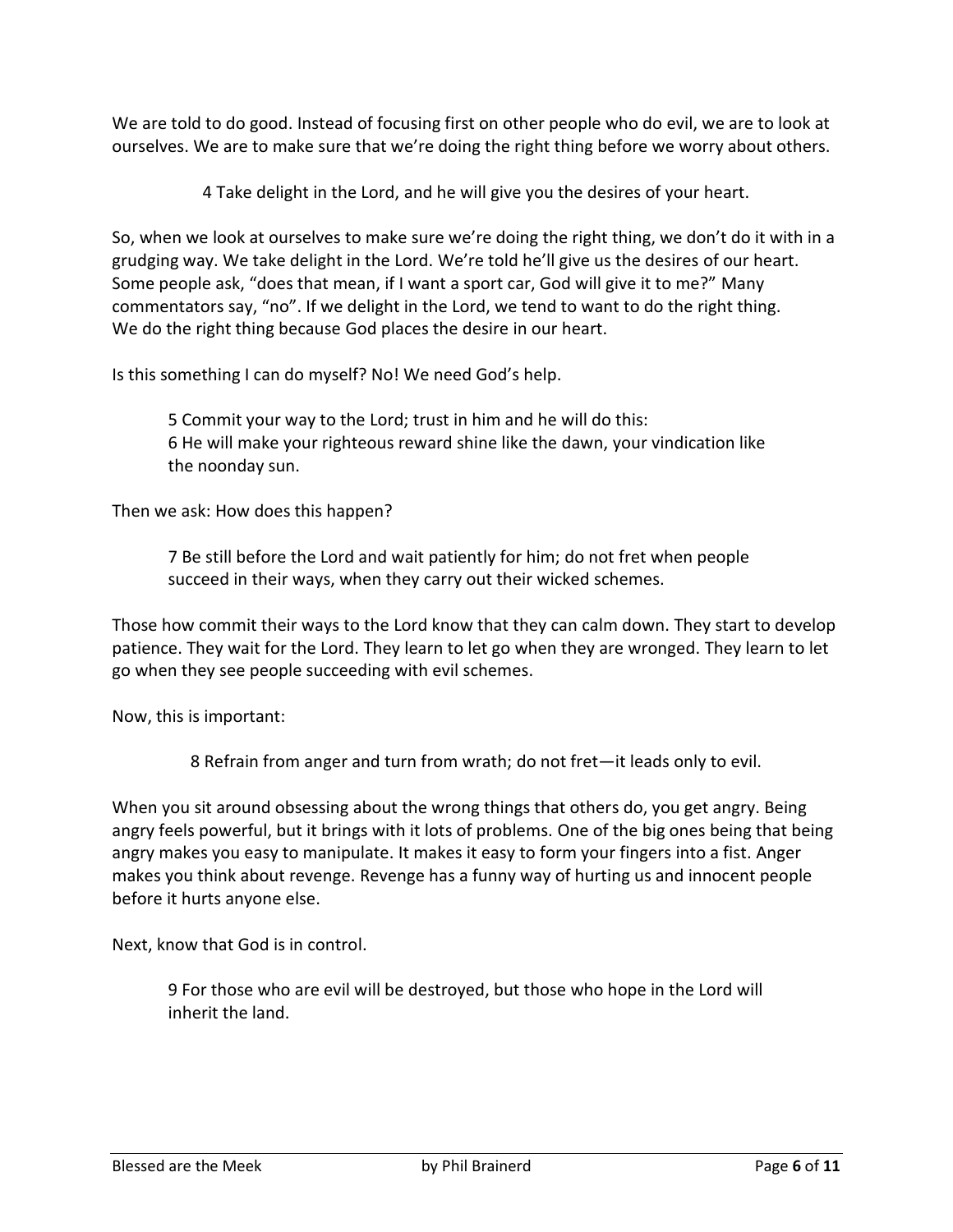So, God tells us to be patient. Hang in.

10 A little while, and the wicked will be no more; though you look for them, they will not be found.

And look at this:

11 But the meek will inherit the land.

That phrase "the land" is like the new testament phrase "the earth'.

So, Jesus wasn't saying anything new. He was simply reminding his friends about what they sang many times in their worship services.

Arrogant, prideful people try to use power to meet their own goals. They conquer, they take, they oppress. They're angry and seek to take revenge when they're wronged.

Meek people have qualities like faith in God. Thy commit their ways to God. They look first to themselves to make sure they're doing the right thing before they look at the wrongs of others. They wait quietly for God to help them. When they're around, they're like a gentle breeze, a healing medicine. They're like the beautiful stallion that uses its power to serve its master.

#### **III. The Source of the problem**

Why do we need to be reminded of the value of meekness? Where does this problem come from? Once again, we head back to the earliest days of mankind. We need to look again at the Fall of mankind in the Garden of Eden.

I know I do this a lot. One day, I'll just walk into the pulpit and say something like "Let's all just go home and memorize Genesis 3 this week." But not today.

A quick reminder about Genesis 3: In the opening chapters of Genesis, God creates the heavens and the earth. He makes the first humans, Adam and Eve, rulers over the earth. Imagine that. The earth was one big perfect paradise. All the food Adam and Eve needed was hanging off the trees. All the animals got along. In fact, everyone and everything got along. The whole universe worked in perfect harmony.

There was just one rule. One. Don't eat from that tree in the middle of the garden. If they could just follow one rule, Adam and Eve could live forever as rulers in paradise. They could receive the whole earth as a gift from a loving Creator.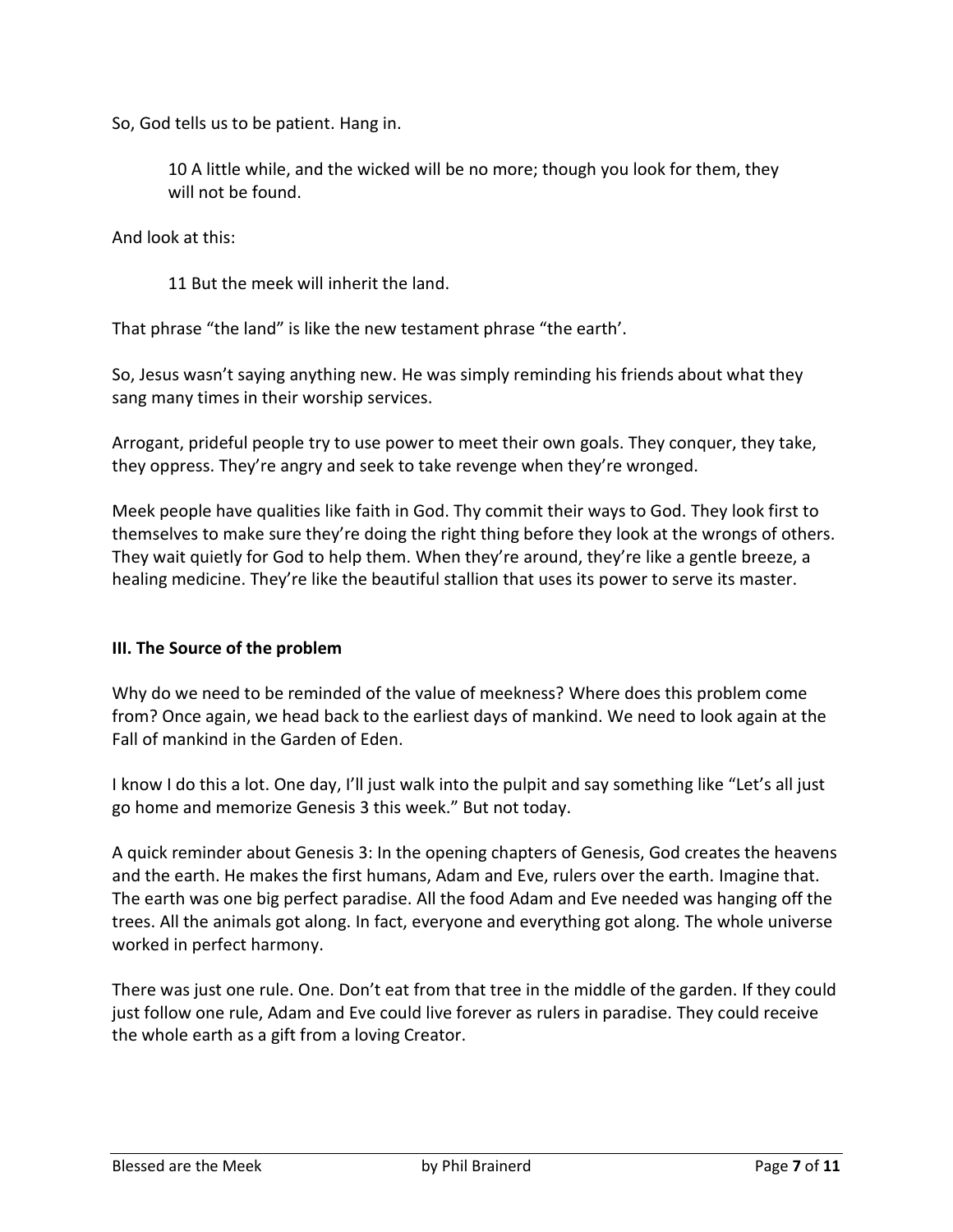But the Serpent comes in and says the following:

"For God knows that when you eat from it your eyes will be opened, and you will be like God,…" (Genesis 3:5)

For now, we don't need to read further. The Serpent said that Adam and Eve could be "like God". The funny part was, God always intended for them to be like him. To be like him in character - Like him in things like Humility, Wisdom, Faith, and Love. Humility is the thing we focus on today. Humility involves putting others first - Serving others. God did this: He created a whole universe and committed himself to serving it. If they were like him in those ways, they could enjoy not just the things God created. They could enjoy him.

But they would never be *him*. God is always God. He is the creator. He is the owner of all things Humans are always the created ones who enjoy the fact that God graciously allows us to use the things that he has created.

If Adam and Eve had just let God be God, and if they could have been content to be who they were, the created ones, they could have had everything God created, the whole world, and they could have had him as their friend.

But they didn't want to be like God in the ways God intended. *They wanted to be like him in his power.* They let themselves imagine that they were better than God, that they were smarter. So, they reached into the tree to steal the fruit, thinking they were stealing God's power. Instead of obtaining God's power, they lost everything. Immediately, they realized they were just naked, tiny creatures. They lost their friendship with God, and they lost the planet he had given them.

Is it possible to get the planet back? Yes! And Jesus tells us, one of the pieces to the puzzle is this thing called meekness. So, let's see how this all applies to us.

# **V. How This Applies to Us**

Jesus started his Manifesto by saying that the spiritually poor are blest. To be a disciple of Jesus, you must start by recognizing that you have disobeyed God, and that makes you spiritually bankrupt before God. There is no way to fix the problem we have created through our sin. We need God's help.

Next, Jesus said that people who mourn are blessed. We learned the this means, not only do we recognize that we have sinned, but that we deeply regret our sin. We mourn about it. When we mourn about our sin, we have the motivation to repent, to turn away from our sin.

In this session, we've been reminded of the reason for our sin. Adam and Eve thought they were better than God. So, they tried to be God. We too, think we're better than God. Is there a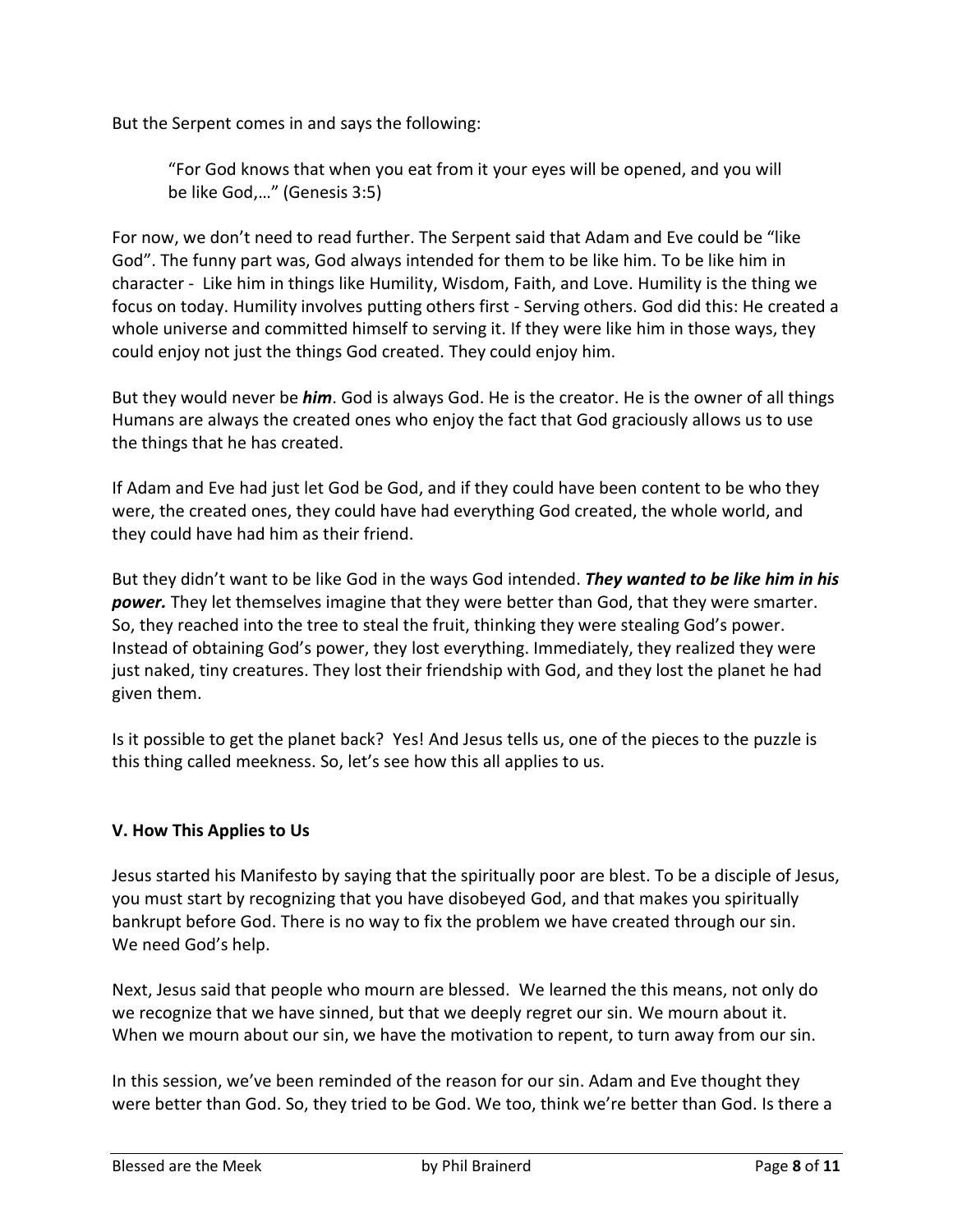better explanation for why we disobey? We think God doesn't know what he's doing. We think we'll get away with disobedience.

That's why God blesses people who are meek. Meek people are humble: they know that God is God, and they are the created ones. They realize that they have no power without him, so they put their trust in him. They wait for him. They develop qualities like patience. They know how to calm down. They concern themselves first and foremost with the condition of their own hearts, rather than fretting about the hearts of others. They concern themselves with their own actions, rather than obsessing about the evil of others. They know that they can do none of these things without God's help.

Jesus said that it's people like this, people who are meek, who will inherit the earth. Someday, it will be given to them.

# *The hard part.*

What about you? Now, please understand: If you feel that you fall short in any of these areas, God is there to forgive, and to help. So, let's ask: Do any of these things describe you?

We've said that meekness is like a gentle, cool breeze on a hot day. Are you like that? When people spend time with you, are they refreshed? Or, are you more like a hurricane, blowing people over when they don't do what you want?

We've said that meekness is like a healing ointment on a rash. When you spend time with people, do they feel healed? Or, is being around you like having sandpaper rubbed on a wound?

Being meek is like a wild horse who has been tamed. It lives to serve its master. It uses its strength and power to serve others. Are you like that? Do you happily obey God? Do you happily serve others? Or, do you buck like a wild animal in the wilderness? When God calls to you, do you delay and make excuses? Or worse, do you openly rebel? When you do that, you're essentially saying you don't think God knows what he's doing. You're saying that you think you're better than God.

Jesus says that the meek are blessed. If these things aren't happening in your life, come to him. Ask him to help. He's not going to ask you to do anything he hasn't done. Here's what he says:

"Come to me, all you who are weary and burdened, and I will give you rest. Take my yoke upon you and learn from me, for I am gentle and humble in heart, and you will find rest for your souls. (Matthew 11:28-29)

All the qualities we've described are found in our Lord, Jesus Christ. The Apostle Paul said this about Jesus: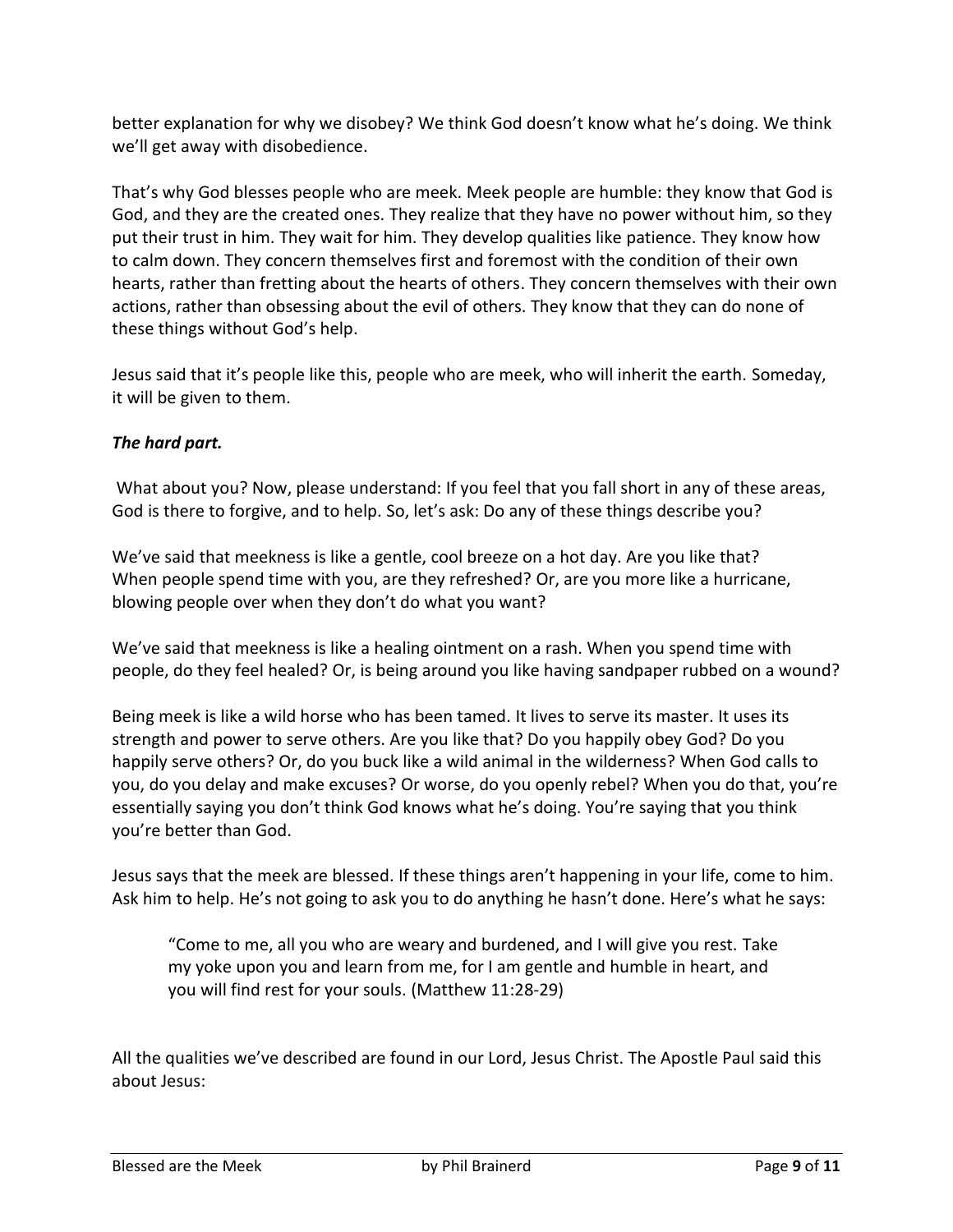Have the same mindset as Christ Jesus: Who, being in very nature God, did not consider equality with God something to be used to his own advantage; rather, he made himself nothing by taking the very nature of a servant, being made in human likeness. And being found in appearance as a man, he humbled himself by becoming obedient to death even death on a cross! (Philippians 2:5-8)

Paul says that Jesus was equal with God. He had all the power of God. But he didn't use his power for himself. He used his power for others. He humbled himself. Jesus, who was meek, became a servant. He was obedient to the point of dying for you on a cross.

And note one last time: Jesus certainly wasn't weak. For example, at one point he used force to clean out the temple. He drove out money-changers and thieves with a whip. This can be a complex concept, and we'll see more about this in coming sessions. Jesus had great power – he just used it for his Father and others. That's the example we must learn to follow.

# **Conclusion**

We started with a story of an Easter Egg hunt that went bad. I went to that event planning on using all my resources and all my power for my own benefit. I wanted the golden egg. I went away with nothing. I was outrun, overpowered, and outsmarted by bigger kids. I foolishly played their game.

But you know something? At one point during all the running, I stopped to take a breath. I looked over and saw a little girl. She was much younger than me. I think she had only recently learned to walk. What was she doing out in the field? *It turns out, she was there with her father.*

As everyone was getting ready to begin, this little girl looked up at her father. He held out his hand and said, "honey, let's go look for some Easter eggs". She happily took his hand. After all the other kids ran off, the father walked out into the field with his daughter. He patiently walked no faster than his little girl could go.

You know what? When big kids go running out into a field excitedly looking for eggs, they miss some. In fact, they miss a lot. They're running too fast to see everything. I was trying to keep up, so I missed a lot, too. When I looked over, the man said, "look honey, here's an egg". He pointed to a spot that all the big kids had overlooked, and the little girl happily picked up an egg. She beamed with delight.

I don't know how many eggs she got that day, but whatever she got, she was happy. I don't know which kid got the most eggs that day, but I know which kid was the happiest. It was that little girl.